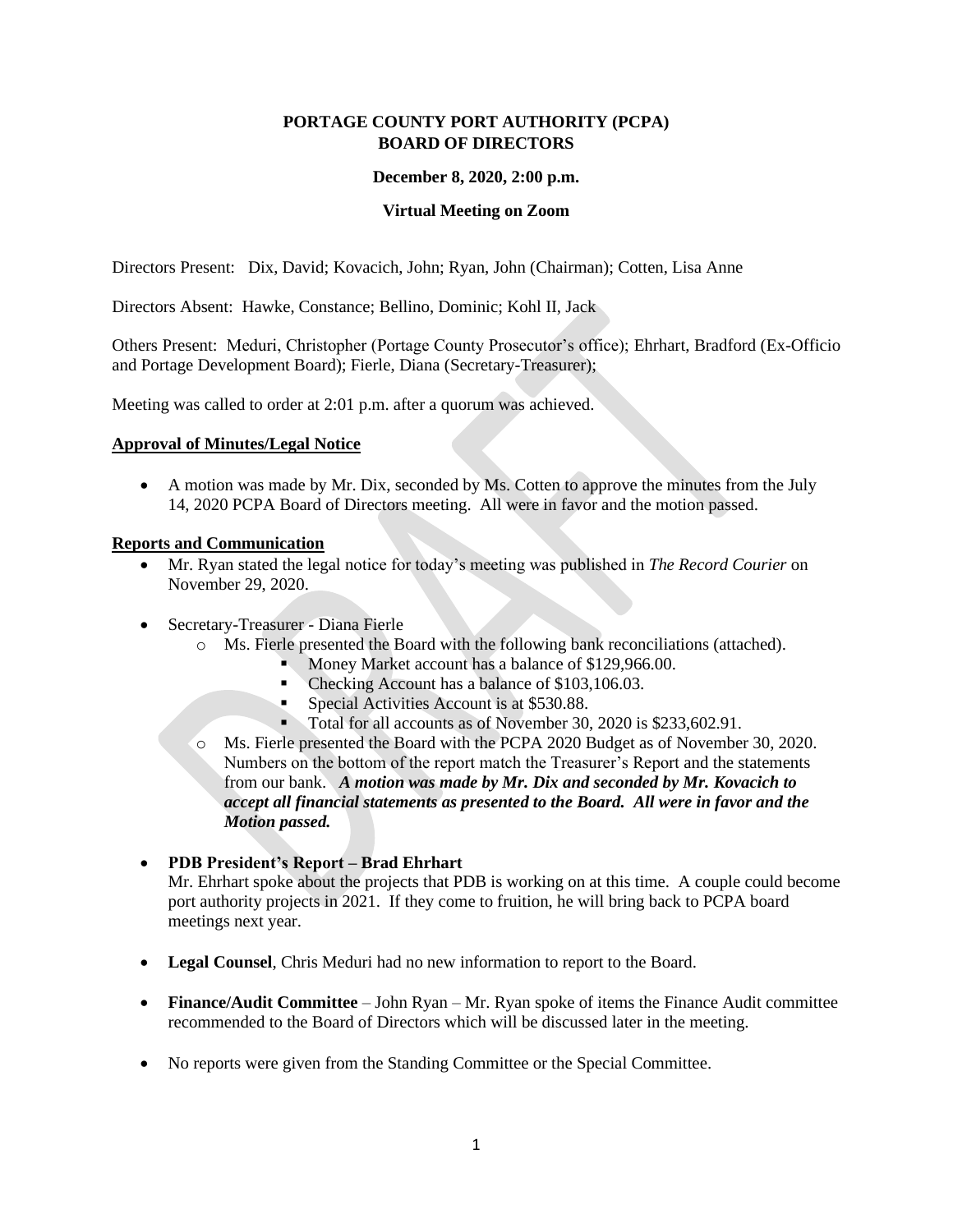#### **Discussion**

• Mr. Patrick O'Malia the Economic Development Director for the City of Streetsboro spoke to the port authority board regarding a PACE district. Mr. O'Malia stated he would send more information to Ms. Fierle and she will forward that on to the directors to review. The directors thank Mr. O'Malia for addressing the port authority and they will be in touch.

#### **New Resolutions and Motions**

**20-005 - Appropriation-2021 Budget:** A motion was made by Mr. Dix to approve the 2021 budget, seconded by Mr. Kovacich. All were in favor and the motion passed. Mr. Ryan stated that if we don't receive more revenue next year, the budget could change.

**20-006 – Chairman of the Board:** A motion was made by Mr. Kovacich to elect Mr. Ryan as the Chairman of the Board for 2021, seconded by Ms. Cotten. All were in favor and the motion passed.

**20-007 – Vice Chairman of the Board:** A motion was made by Mr. Kovacich to elect Mr. Bellino as the Vice Chairman of the Board for 2021, seconded by Ms. Cotten. All were in favor and the motion passed.

**20-008 – Appointment of Secretary-Treasurer:** A motion was made by Mr. Kovacich to appoint Ms. Fierle as Secretary-Treasurer for 2021, seconded by Ms. Cotten. All were in favor and the motion passed.

**20-009 – Appointment of the Assistant Secretary-Treasurer:** A motion was made by Mr. Kovacich to appoint Ms. Luttner as the Assistant Secretary-Treasurer for 2021, seconded by Ms. Cotten. All were in favor and the motion passed.

**20-010 – Surety Bonds:** A motion was made by Mr. Kovacich to purchase Surety Bonds in the amount of \$5,000 each for the Chairman, Vice Chairman, Secretary-Treasurer and the Assistant Secretary-Treasurer not to exceed a cost of \$400.00, seconded by Mr. Dix. All were in favor and the motion passed.

**20-011- Hosting of Port Authority functions:** A motion was made by Mr. Kovacich to authorize the purchase of items in an amount not to exceed \$500 for the hosting of Port Authority meetings and functions for 2021, seconded by Mr. Dix. All were in favor and the motion passed.

**20-012 – Meeting notices is the Record Courier:** A motion was made by Mr. Kovacich to authorize the payment of meeting notices in the Record Courier not to exceed \$1,000, seconded by Mr. Dix. All were in favor and the motion passed.

**20-013 – Authorizing meeting, advertising and sponsorship opportunities:** A motion was made by Mr. Kovacich to authorize marketing, advertising and sponsorship opportunities for 2021 not to exceed a total of \$2,500, seconded by Mr. Dix. All were in favor and the motion passed.

**20-014 – Membership Dues to the Ohio Port Authority Council:** A motion was made by Mr. Kovacich to authorize the payment of membership dues to the Ohio Port Authority Council not to exceed \$200, seconded by Mr. Dix. All were in favor and the motion passed.

**20-015 – Legal Services/Portage County Prosecutor's Office:** A motion was made by Mr. Kovacich to authorize payment of \$5,000 to the Portage County Prosecutor's office for legal services for 2021, seconded by Mr. Dix. All were in favor and the motion passed.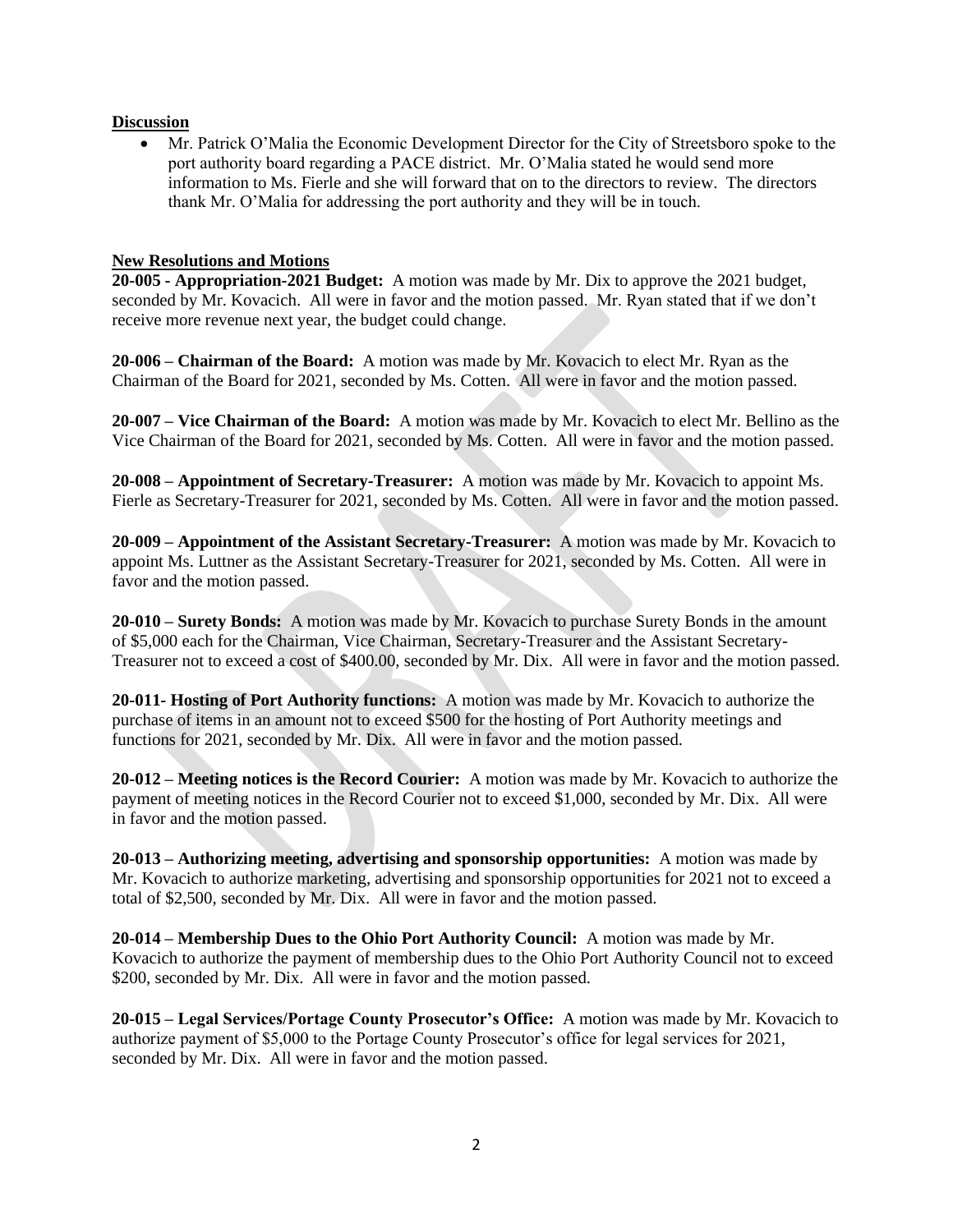**20-016 – Reimbursement of expenses for Brad Ehrhart and Diana Fierle to attend Ohio Port Authority Council meetings, as their schedule allows:** A motion was made by Mr. Kovacich authorizing the reimbursement of expenses for Mr. Ehrhart and Ms. Fierle to attend the Ohio Port Authority Council meetings as their schedule allows, seconded by Mr. Dix. All were in favor and the motion passed.

**20-017 – Public Records/Sunshine Law Training:** A motion was made by Mr. Kovacich authorizing the Secretary-Treasurer and the Assistant Secretary-Treasurer to attend public records training in 2021, seconded by Mr. Dix. All were in favor and the motion passed.

**20-018 – Authorize payment for 2021 Contract with the Portage Development Board:** A motion was made by Mr. Kovacich authorize payment to the Portage Development Board for the second year of the three year contract  $2020 - 2022$  in an amount not to exceed \$20,500 (\$15,000 annual contract and \$5,500 annual contribution), seconded by Mr. Dix. All were in favor and the motion passed.

**20-019 – Ohio Port Authority Council Representatives:** A motion was made by Mr. Dix to re-appoint Mr. Ryan and Ms. Cotten to the Ohio Port Authority Council for 2020/2021/2022. This is a three-year appointment that will be revisited annually, seconded by Mr. Kovacich. All were in favor and the motion passed.

**20-020 – Contract with Harris and Associates for PCPA annual financial statements:** A motion was made by Mr. Kovacich to approve the contract with Harris and Associates for four years (2020-\$400; 2021-\$425; 2022-\$450; 2023-\$475), and to give permission to the Secretary/Treasurer to sign the contract, seconded by Ms. Cotten. All were in favor and the motion passed.

#### **Journal Entries:**

A motion was made by Mr. Dix, seconded by Ms. Cotten that the PCPA shall pay to PDB the sum of twenty-five percent (25%) of the total amount of project fees received by the PCPA. Said amount shall be paid upon invoice from PDB billed after the project fee is collected by the PCPA for 2021. All were in favor and the motion passed.

A motion was made by Mr. Dix, seconded by Ms. Cotten that the PCPA directors shall appoint three directors to the Finance-Audit Committee for 2021. Those directors shall be Mr. Bellino, Mr. Ryan and Mr. Kovacich. All were in favor and the motion passed.

#### **Scheduled Meeting dates for 2021:**

Tuesday, March 9, 2021 at 2:00PM Tuesday, June 8, 2021 at 2:00PM and Finance/Audit Committee at 1:30PM Tuesday, September 14, 2021 at 2:00PM Tuesday, December 8, 2021 at 2:00PM and Finance/Audit Committee at 1:30PM A motion was made by Mr. Dix to approve the meeting dates for 2021, seconded by Ms. Cotten. All were in favor and the motion passed.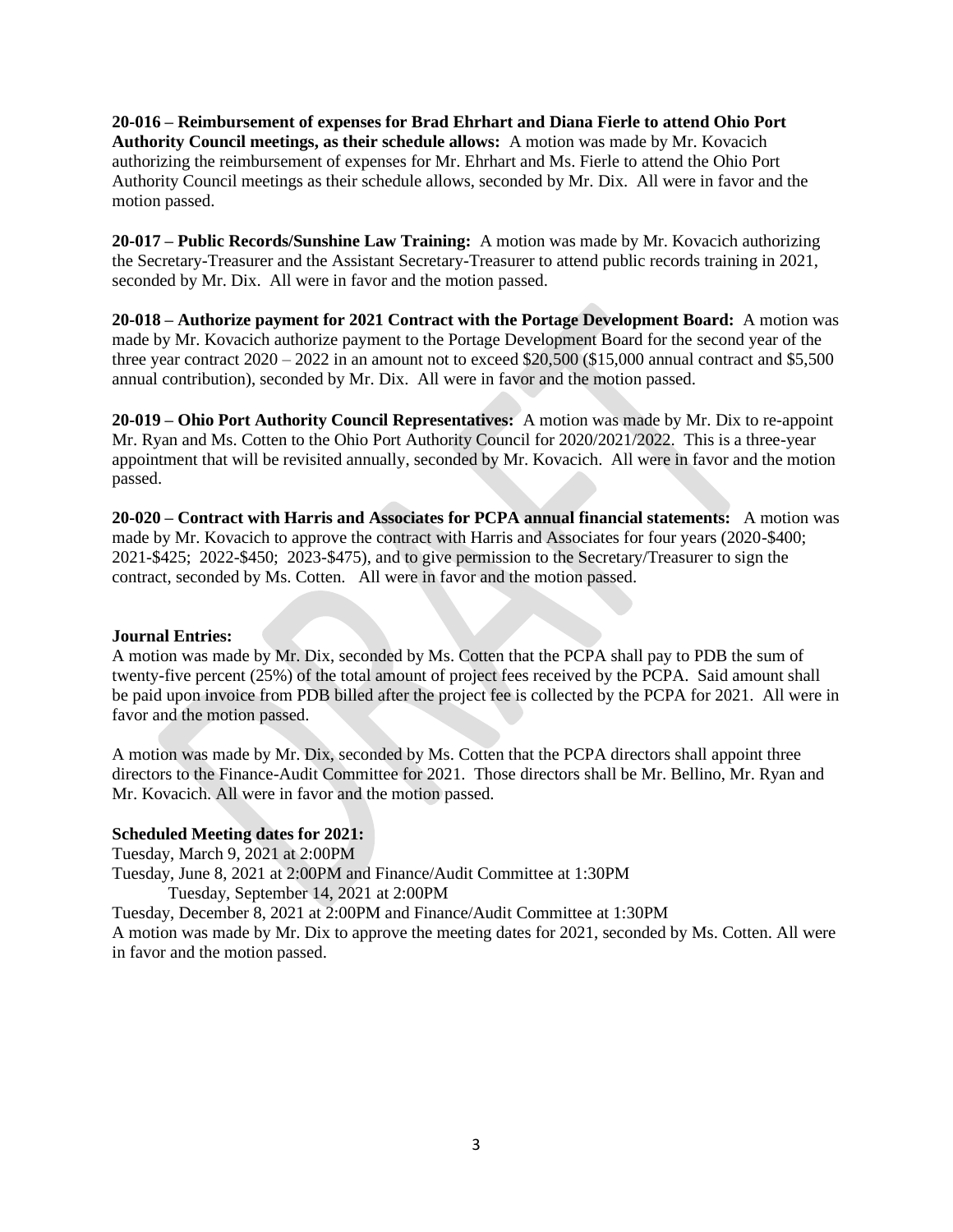### **RESOLUTION NO. 20-005 - RE: PORT AUTHORITY FISCAL 2021 APPROPRIATION MEASURE**

It was moved by David Dix, seconded by John Kovacich that the following Resolution be adopted:

- **WHEREAS,** the Portage County Budget Commission has provided the Official Certificate of Estimated Resources for 2021 for the Portage County Port Authority; and
- **WHEREAS,** Article VI, Section 2 of the Rules and Regulations of the Portage County Port Authority requires that Port Authority funds be appropriated; now therefore be it
- **RESOLVED,** by the Portage County Port Authority Board of Directors that funds are set aside for Port Authority expenditures during the fiscal year ending December 31, 2021 as follows:

## **PORTAGE COUNTY PORT AUTHORITY 2021 Budget**

| <b>Estimated Beginning Balance</b>    | Amount       |
|---------------------------------------|--------------|
| <b>Checking Account</b>               | \$100,000.00 |
| <b>Money Market Account</b>           | \$129,960.00 |
| <b>Special Activities Account</b>     | \$530.88     |
| <b>Total Estimated Balance</b>        | \$230,490.88 |
|                                       |              |
| Description                           |              |
| <b>Revenues</b>                       |              |
| 2021 - Plaza Schroer (Brimfield) Fees | \$700.00     |
| 2021 - KSU Fees                       | \$6,000.00   |
| <b>Total Revenues</b>                 | \$6,700.00   |
| <b>Total Estimated Resources</b>      | \$237,190.88 |
|                                       |              |
| <b>Expenses</b>                       |              |
| <b>Contract Services</b>              | \$20,000.00  |
| <b>Special Projects</b>               | \$50,000.00  |
| <b>Property Maintenance</b>           | \$3,500.00   |
| <b>Training/Meeting Expenses</b>      | \$500.00     |
| PDB - 25% of Project Fees             | \$1,500.00   |
| Bank Fees – Checking                  | \$60.00      |
| Transportation                        | \$500.00     |
|                                       |              |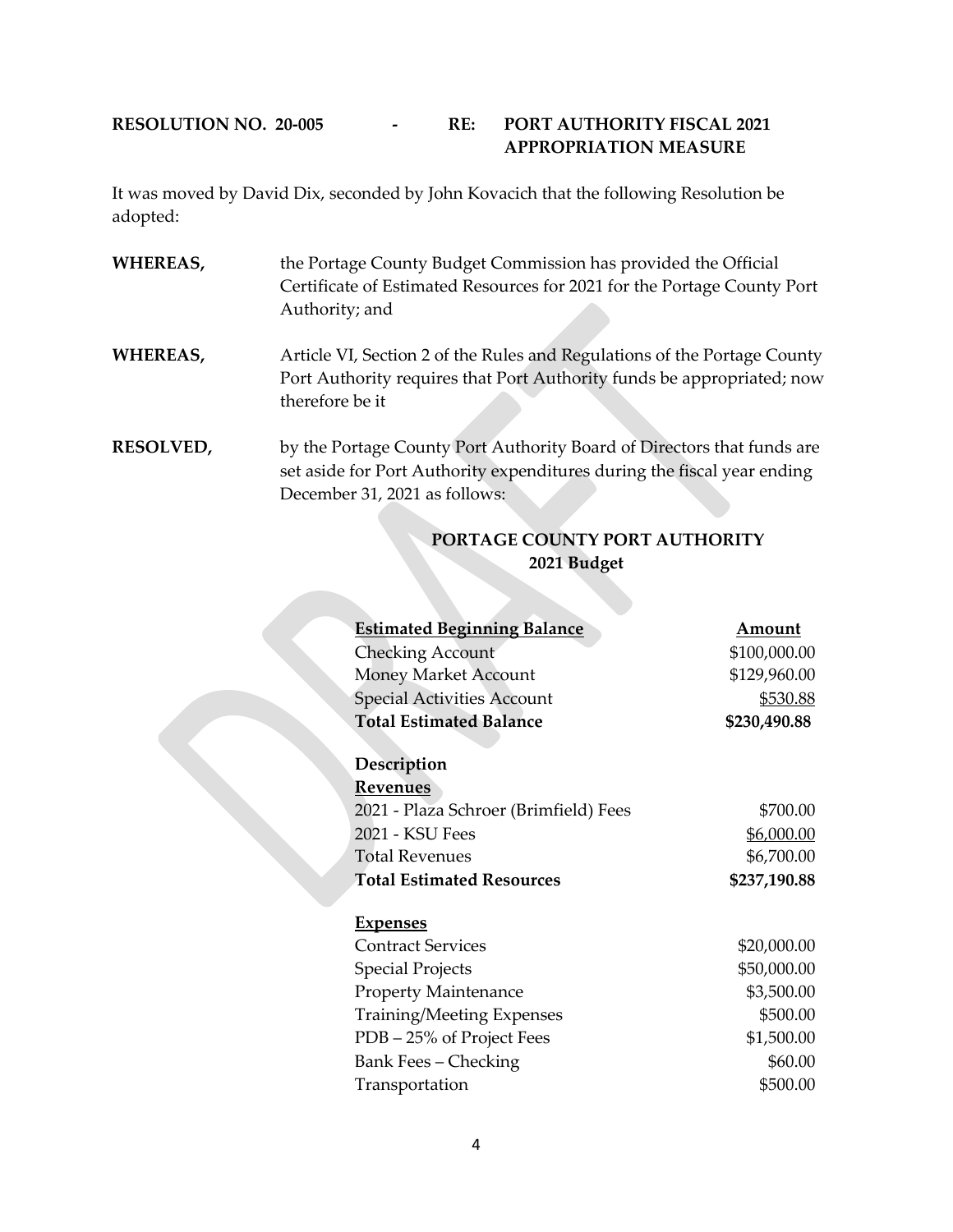| Membership Dues                           | \$5,700.00  |
|-------------------------------------------|-------------|
| Advertising/Marketing                     | \$5,000.00  |
| Real Estate Taxes                         | \$0.00      |
| Telephone                                 | \$0.00      |
| Postage                                   | \$0.00      |
| Rent                                      | \$0.00      |
| Professional/Technical/Insurance Services | \$2,500.00  |
| <b>Other Services</b>                     | \$0.00      |
| Materials & Supplies                      | \$50.00     |
| Photocopy & Printing Supplies (Copier)    | \$0.00      |
| Food Supplies                             | \$200.00    |
| <b>Total Expenses</b>                     | \$89,510.00 |

and be it further;

**RESOLVED,** that the Board of Directors finds and determines that all formal actions of this Board concerning and relating to the adoption of this resolution were taken in an open meeting of this Board and that all deliberations of this Board that resulted in those formal actions were in a meeting open to the public in compliance with the law including Section 121.22 of the Ohio Revised Code.

Roll Call Vote as Follows:

| $\star$                  |  |  |                       |                          |  |  |
|--------------------------|--|--|-----------------------|--------------------------|--|--|
| Constance Hawke, Absent; |  |  | Jack Kohl II, Absent; | Dominic Bellino, Absent; |  |  |
| David Dix, Yea;          |  |  | John Ryan, Yea;       | Lisa Anne Cotten, Yea;   |  |  |
| John Kovacich, Yea;      |  |  |                       |                          |  |  |
|                          |  |  |                       |                          |  |  |

#### **RESOLUTION NO.: 20-006**

## **RE: JOHN RYAN ELECTED CHAIRMAN OF THE BOARD OF DIRECTORS FOR THE PORTAGE COUNTY PORT AUTHORITY FOR THE YEAR 2021.**

It was moved by John Kovacich, seconded by Lisa Anne Cotten that the following resolution be adopted:

**RESOLVED,** that John Ryan is elected to preside at all regular and special meetings in 2021 for a term of one year or until the next organizational meeting of the Board; and be it further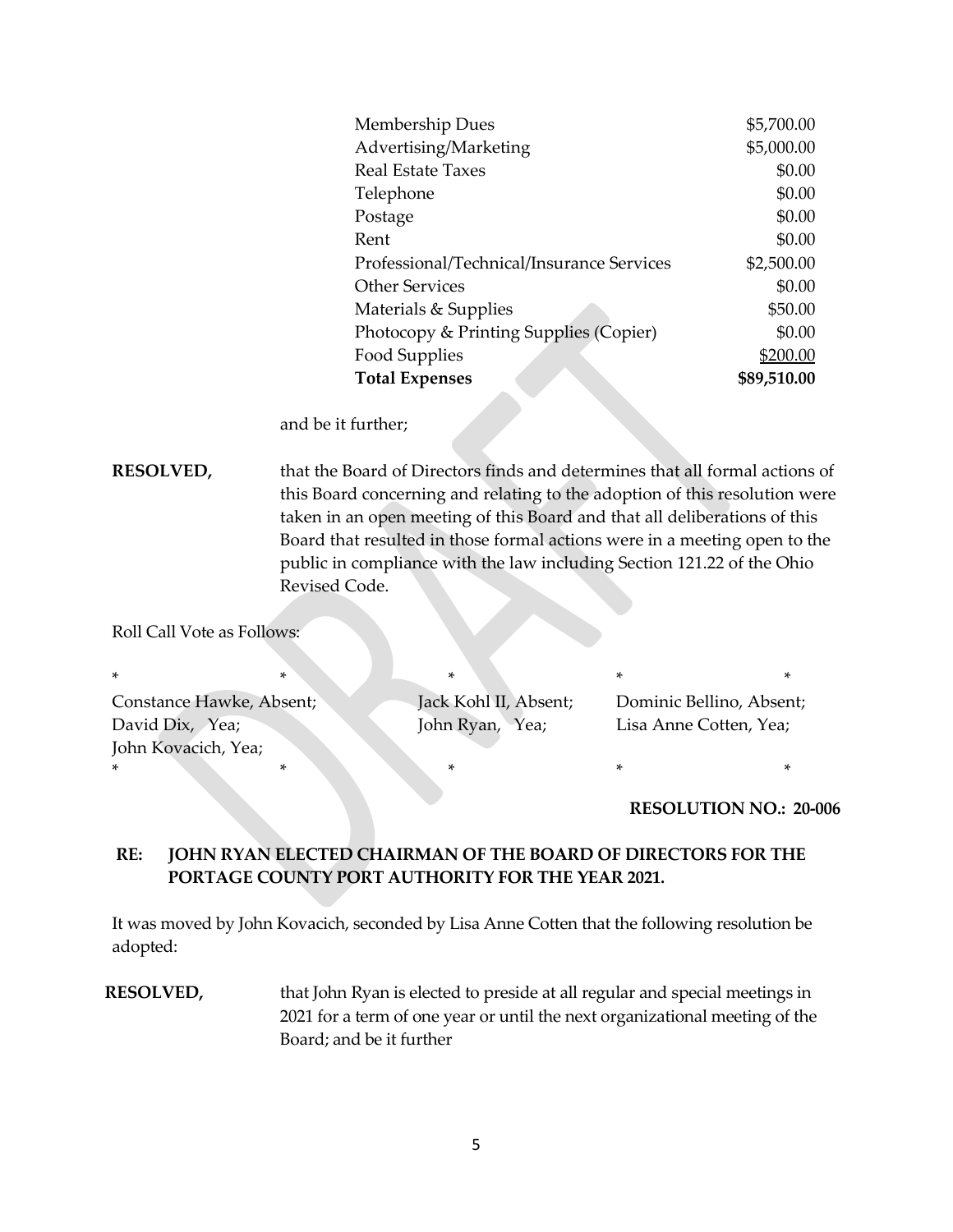**RESOLVED,** that the Board of Directors finds and determines that all formal actions of this Board concerning and relating to the adoption of this resolution were taken in an open meeting of this Board and that all deliberations of this Board that resulted in those formal actions were in meeting open to the public in compliance with the law including Section 121.22 of the Ohio Revised Code.

Voice vote was as follows:

Constance Hawke, Absent; Jack Kohl II, Absent; Dominic Bellino, Absent; David Dix, Yea; John Ryan, Yea; John Ryan, Yea; Lisa Anne Cotten, Yea; John Kovacich, Yea;

 $*$  \* \* \* \* \*

### **RESOLUTION NO. 20-007**

## **RE: DOMINIC BELLINO ELECTED VICE-CHAIRMAN OF THE BOARD OF DIRECTORS FOR THE PORTAGE COUNTY PORT AUTHORITY FOR THE YEAR 2021.**

It was moved by John Kovacich, seconded by Lisa Anne Cotten that the following resolution be adopted:

# **RESOLVED,** that Dominic Bellino is elected Vice-Chairman of the Board of Directors of the Portage County Port Authority for the year 2021 or until the next organizational meeting of the Board, to preside at all regular and special meetings when and while the Chairman shall vacate the Chair, when so acting shall have all the powers of the Chairman; and be it further

**RESOLVED,** that the Board of Directors finds and determines that all formal actions of this Board concerning and relating to the adoption of this resolution were taken in an open meeting of this Board and that all deliberations of this Board that resulted in those formal actions were in meeting open to the public in compliance with the law including Section 121.22 of the Ohio Revised Code.

| Voice vote was as follows: |   |                       |                          |
|----------------------------|---|-----------------------|--------------------------|
| Constance Hawke, Absent;   |   | Jack Kohl II, Absent; | Dominic Bellino, Absent; |
| David Dix, Yea;            |   | John Ryan, Yea;       | Lisa Anne Cotten, Yea;   |
| John Kovacich, Yea;        |   |                       |                          |
|                            | ∗ | ∗                     | ∗                        |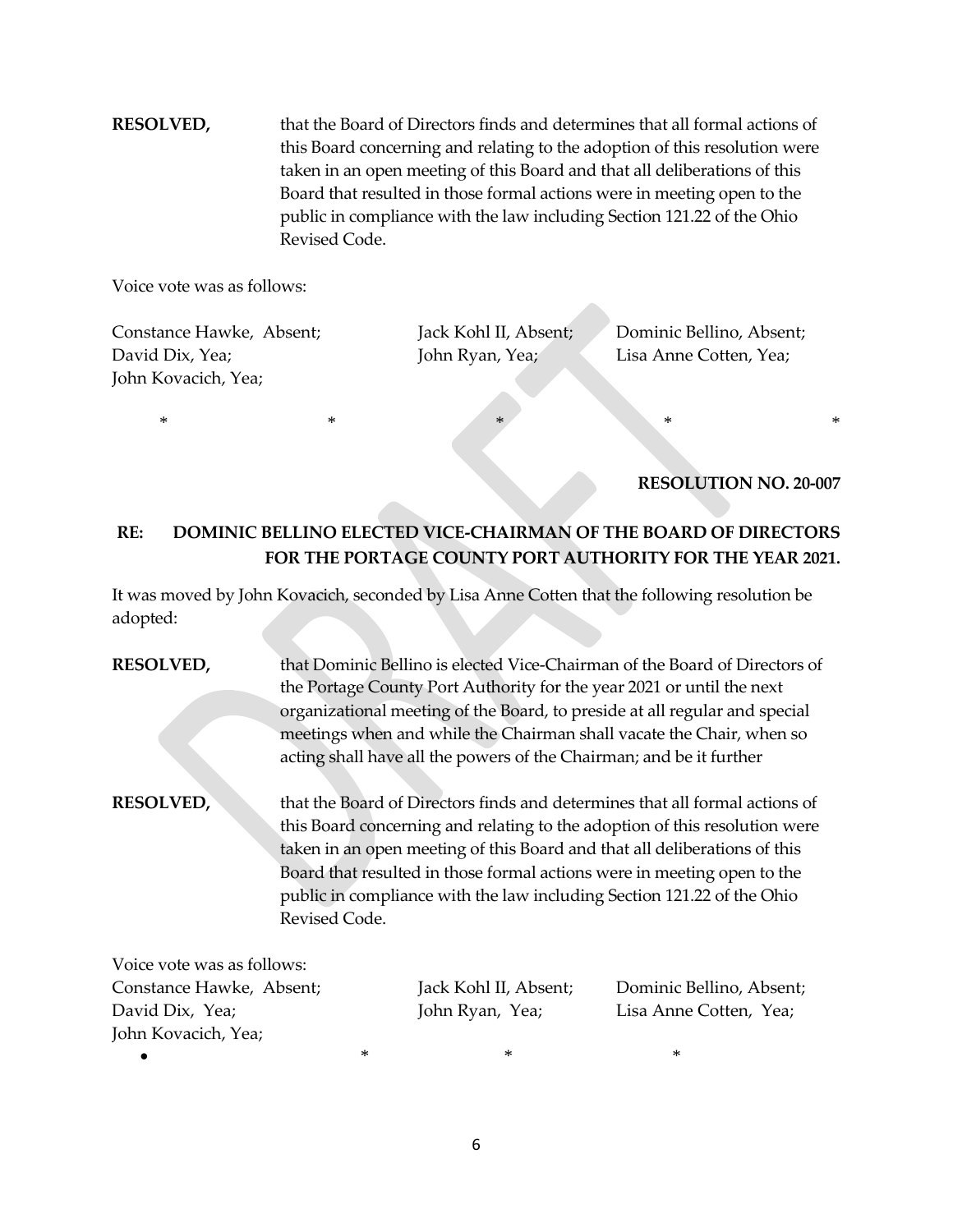### **RESOLUTION** NO. 20-008

# **RE: APPOINT DIANA FIERLE AS SECRETARY-TREASURER OF THE BOARD OF DIRECTORS FOR THE PORTAGE COUNTY PORT AUTHORITY FOR THE YEAR 2021.**

It was moved by John Kovacich, seconded by Lisa Anne Cotten that the following resolution be adopted:

- **RESOLVED,** that Diana Fierle is appointed by the Board of Directors of the Portage County Port Authority as Secretary-Treasurer of the Board for the year 2021 or until the next organizational meeting of the Board; and be it further
- **RESOLVED,** that the Board of Directors finds and determines that all formal actions of this Board concerning and relating to the adoption of this resolution were taken in an open meeting of this Board and that all deliberations of this Board that resulted in those formal actions were in meeting open to the public in compliance with the law including Section 121.22 of the Ohio Revised Code.

Voice vote was as follows:

| Constance Hawke, Absent; |
|--------------------------|
| David Dix, Yea;          |
| John Kovacich, Yea;      |

Jack Kohl II, Absent; Dominic Bellino, Absent; John Ryan, Yea; Lisa Anne Cotten, Yea;

**RESOLUTION NO. 20-009**

## **RE: APPOINT TAYLOR LUTTNER AS ASSISTANT SECRETARY-TREASURER OF THE BOARD OF DIRECTORS FOR THE PORTAGE COUNTY PORT AUTHORITY FOR THE YEAR 2021.**

\* \* \* \* \* \* \* \* \* \*

It was moved by John Kovacich, seconded by Lisa Anne Cotten that the following resolution be adopted:

**RESOLVED,** that Taylor Luttner is appointed by the Board of Directors of the Portage County Port Authority as Assistant Secretary-Treasurer of the Board for the year 2021 or until the next organizational meeting of the Board. The Assistant Secretary-Treasurer shall serve in the absence of the Secretary-Treasurer and shall have all of the powers, responsibilities and authority of the Secretary-Treasurer when operating in this capacity; and be it further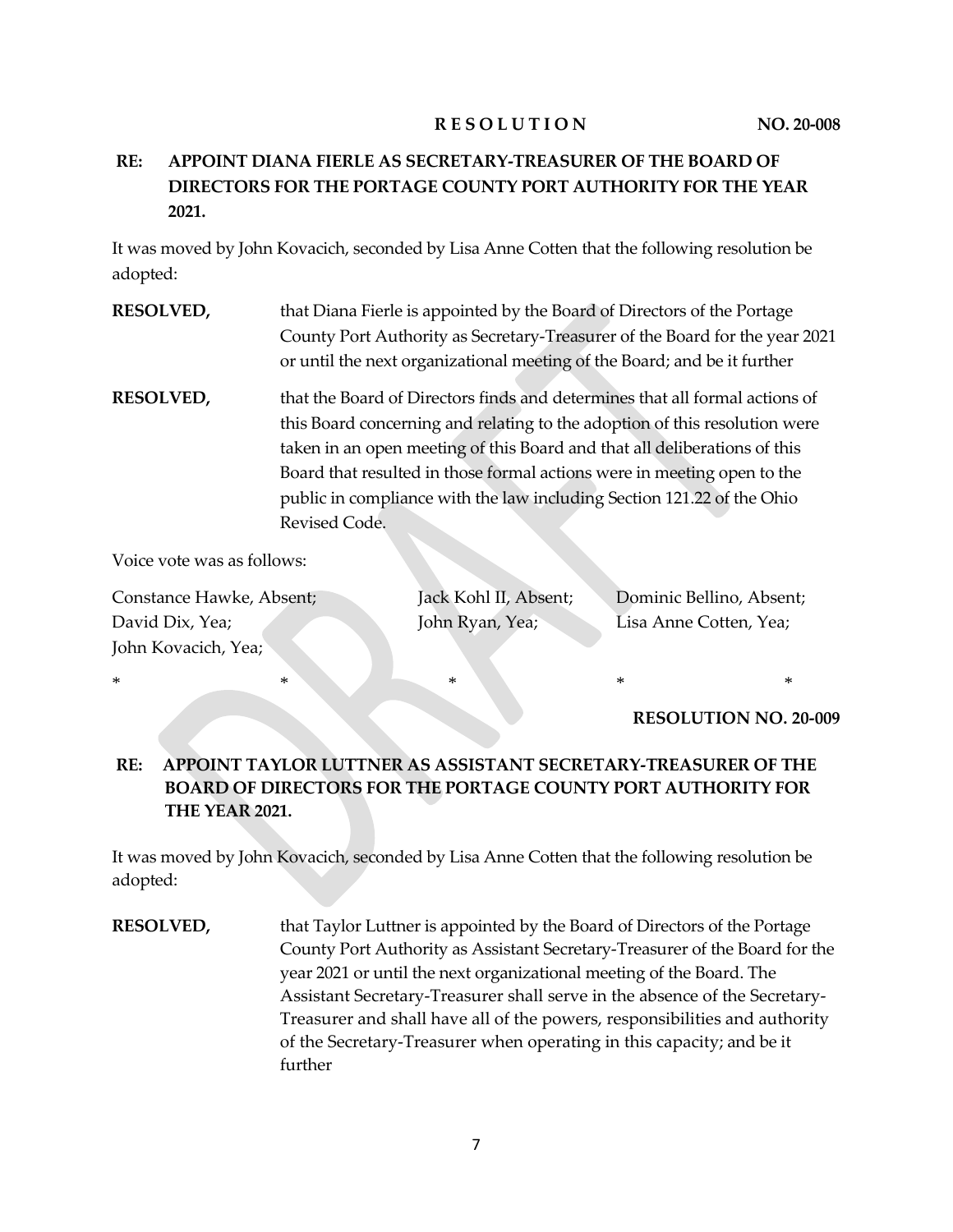**RESOLVED,** that the Board of Directors finds and determines that all formal actions of this Board concerning and relating to the adoption of this resolution were taken in an open meeting of this Board and that all deliberations of this Board that resulted in those formal actions were in meeting open to the public in compliance with the law including Section 121.22 of the Ohio Revised Code.

Voice vote was as follows:

Constance Hawke, Absent; Jack Kohl II, Absent; Dominic Bellino, Absent; David Dix, Yea; John Ryan, Yea; Lisa Anne Cotten, Yea; John Kovacich, Yea;

\* \* \* \* **RESOLUTION** NO. 20-010

## **RE: AUTHORIZE THE PURCHASE OF SURETY BONDS FOR THE SECRETARY-TREASURER, ASSISTANT SECRETARY-TREASURER, VICE-CHAIRMAN AND CHAIRMAN OF THE PORTAGE COUNTY PORT AUTHORITY.**

It was moved by John Kovacich, seconded by David Dix to approve the following:

| <b>WHEREAS,</b>  | Article IV, Section 10 of the Port Authority By-Laws requires that: "Checks,<br>drafts, notes, bonds and other instruments requiring the payment of sums of<br>money shall be executed with two signatures: one being of the Chairman or<br>other director, and the other being the Secretary-Treasurer. The Board of<br>Directors may at any time or from time to time designate one or more of its<br>members or any other employee or officer to execute any such instrument for<br>and on behalf of the Authority."; and |
|------------------|------------------------------------------------------------------------------------------------------------------------------------------------------------------------------------------------------------------------------------------------------------------------------------------------------------------------------------------------------------------------------------------------------------------------------------------------------------------------------------------------------------------------------|
| <b>WHEREAS,</b>  | the Board of Directors have agreed and designated the Chairman, Vice-<br>Chairman or the Assistant Secretary-Treasurer to sign as secondary signatory<br>on the Port Authority bank accounts; now therefore be it                                                                                                                                                                                                                                                                                                            |
| <b>RESOLVED,</b> | in accordance with Section $7(B)$ of the By-Laws, the Board of Directors<br>authorizes the purchase of surety bonds for the Secretary-Treasurer,<br>Assistant Secretary-Treasurer, Chairman and Vice-Chairman, and be it<br>further                                                                                                                                                                                                                                                                                          |
| <b>RESOLVED,</b> | that the purchase is to be made from the Edward H. Sutton Insurance<br>Agency, Inc., P.O. Box 271, Aurora, Ohio 44202, in an amount of \$100/\$125<br>per year for each \$5000 Surety Bond not to exceed \$400.00 (total); and be it<br>further                                                                                                                                                                                                                                                                              |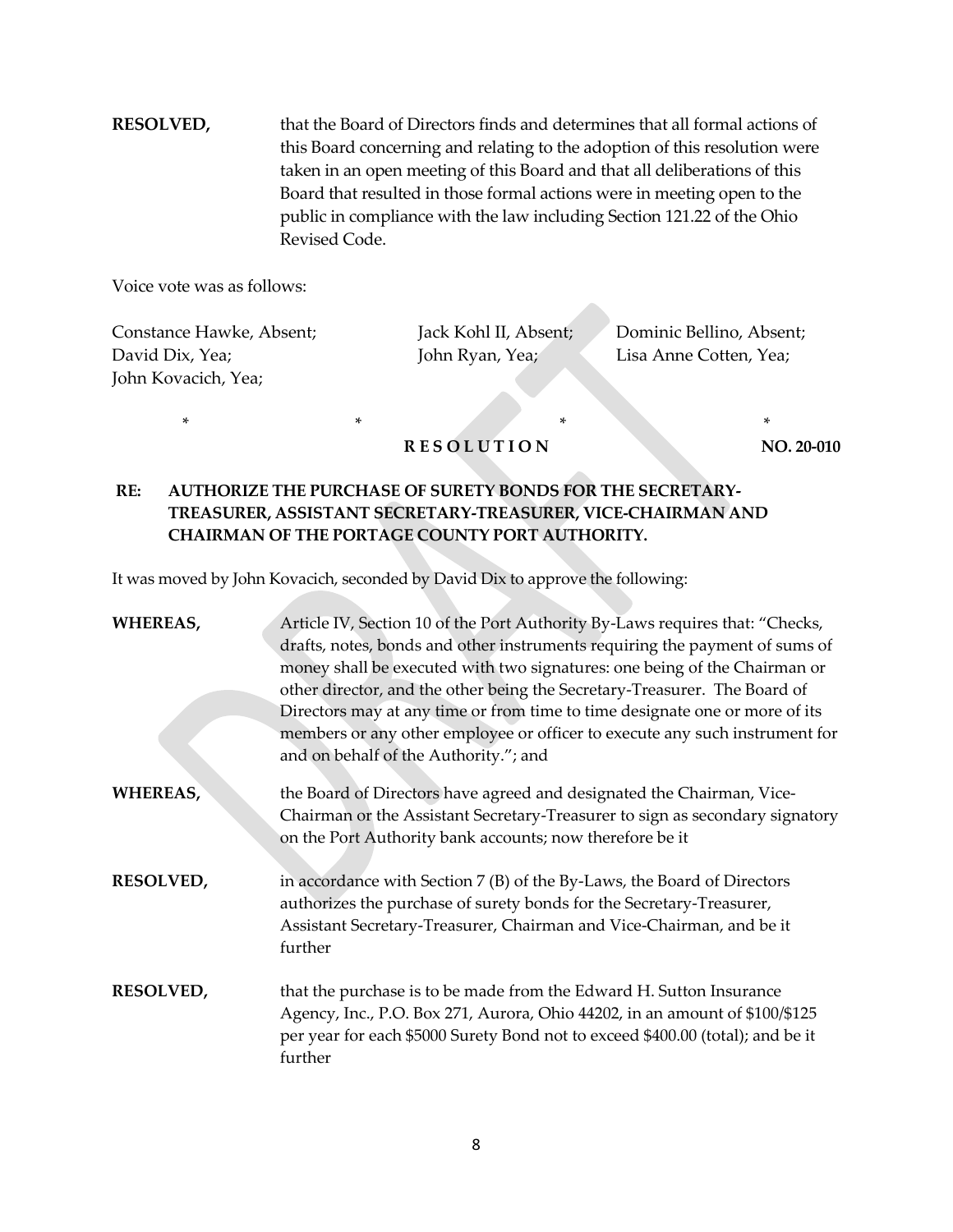**RESOLVED,** that the Board of Directors finds and determines that all formal actions of this Board concerning and relating to the adoption of this resolution were taken in an open meeting of this Board and that all deliberations of this Board that resulted in those formal actions were in meeting open to the public in compliance with the law including Section 121.22 of the Ohio Revised Code.

Voice vote was as follows:

Constance Hawke, Absent; Jack Kohl II, Absent; Dominic Bellino, Absent; David Dix, Yea; John Ryan, Yea; Lisa Anne Cotten, Yea; John Kovacich, Yea;

**RESOLUTION NO. 20- 011**

## **RE: AUTHORIZATION FOR THE PURCHASE OF ITEMS NECESSARY FOR THE HOSTING OF PORTAGE COUNTY PORT AUTHORITY FUNCTIONS AND MEETING EXPENSES FROM JANUARY 1, 2021 THROUGH DECEMBER 31, 2021.**

\* \* \* \* \*

It was moved by John Kovacich, seconded by David Dix that the following Resolution be adopted:

| WHEREAS,         | the Board of Directors hosts various meetings and functions throughout<br>the year for which they must authorize the purchase of items necessary<br>for those events; and                                                                                                                                                                                                                                    |
|------------------|--------------------------------------------------------------------------------------------------------------------------------------------------------------------------------------------------------------------------------------------------------------------------------------------------------------------------------------------------------------------------------------------------------------|
| <b>WHEREAS,</b>  | in accordance with the Auditor of the State of Ohio Bulletin 2004-002,<br>which requires "that expenditures of public funds for coffee, meals,<br>refreshments, or other amenities have prior authorization by the<br>appropriate legislative authority"; now therefore be it                                                                                                                                |
| <b>RESOLVED,</b> | that the Portage County Port Authority Board of Directors does hereby<br>authorize the purchase of items necessary to host various meetings and<br>events throughout the year 2021 in a total amount not to exceed \$500; and<br>be it further                                                                                                                                                               |
| <b>RESOLVED,</b> | that the Board of Directors finds and determines that all formal actions of<br>this Board concerning and relating to the adoption of this resolution were<br>taken in an open meeting of this Board and that all deliberations of this<br>Board that resulted in those formal actions were in meeting open to the<br>public in compliance with the law including Section 121.22 of the Ohio<br>Revised Code. |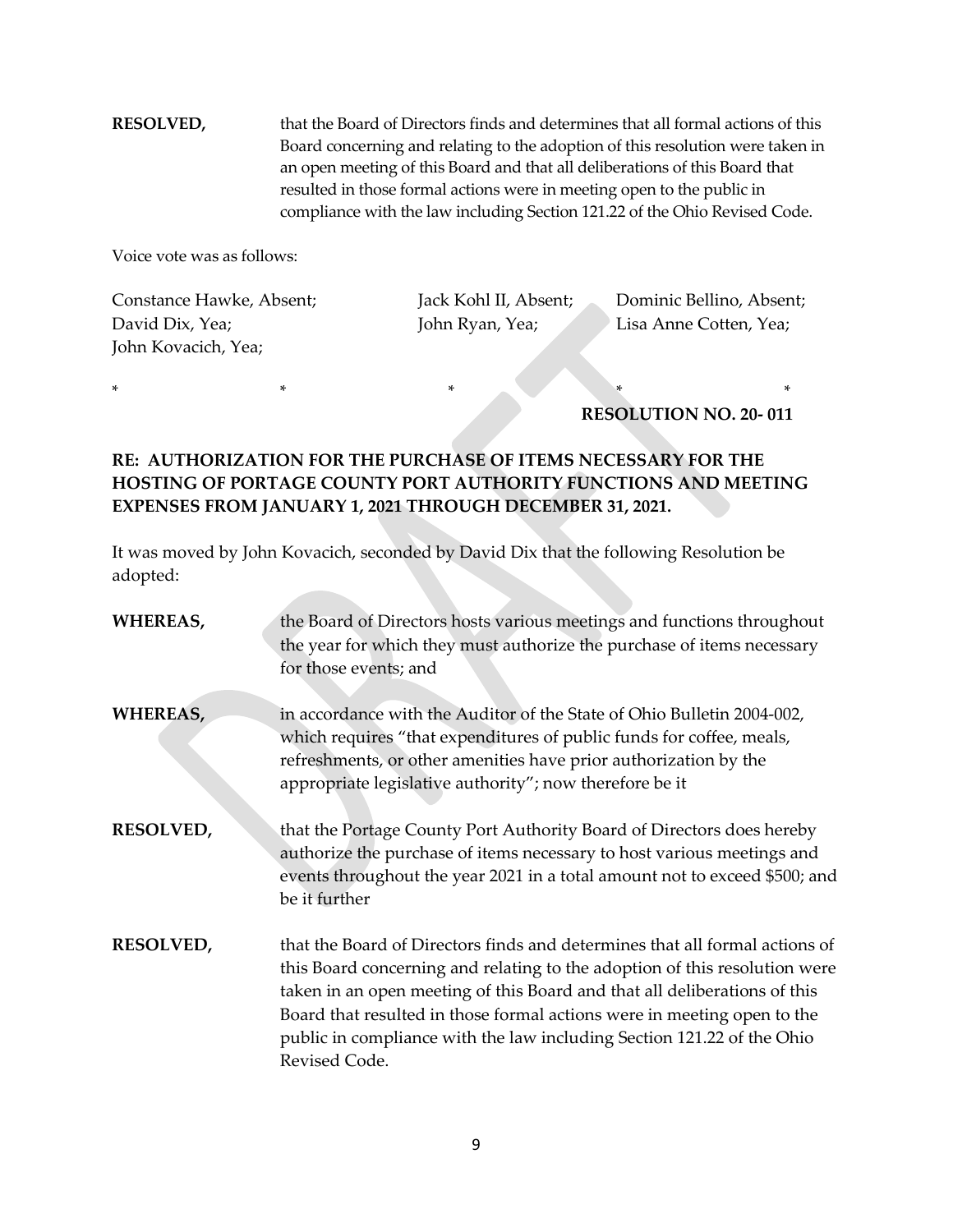Voice vote was as follows:

Constance Hawke, Absent; Jack Kohl II, Absent; Dominic Bellino, Absent; David Dix, Yea; John Ryan, Yea; Lisa Anne Cotten, Yea; John Kovacich, Yea;

### **RESOLUTION NO. 20-012**

## **RE: AUTHORIZATION FOR PAYMENT TO THE RECORD PUBLISHING COMPANY/GATEHOUSE MEDIA FOR LEGAL NOTICES OF THE PORTAGE COUNTY PORT AUTHORITY MEETINGS IN 2021.**

\* \* \* \* \*

It was moved by John Kovacich, seconded by David Dix that the following Resolution be adopted:

| <b>RESOLVED,</b>           |                                                                                                                                                                                                                                                                                                                                                                                                              | 2021 in a total amount not to exceed \$1,000; and be it further | that the Portage County Port Authority Board of Directors does hereby<br>authorize payment to the Record Publishing Company/Gatehouse Media<br>for various legal notices published in the Record-Courier Newspaper of<br>the Board of Directors' regular and special meetings throughout the year |
|----------------------------|--------------------------------------------------------------------------------------------------------------------------------------------------------------------------------------------------------------------------------------------------------------------------------------------------------------------------------------------------------------------------------------------------------------|-----------------------------------------------------------------|---------------------------------------------------------------------------------------------------------------------------------------------------------------------------------------------------------------------------------------------------------------------------------------------------|
| <b>RESOLVED,</b>           | that the Board of Directors finds and determines that all formal actions of<br>this Board concerning and relating to the adoption of this resolution were<br>taken in an open meeting of this Board and that all deliberations of this<br>Board that resulted in those formal actions were in meeting open to the<br>public in compliance with the law including Section 121.22 of the Ohio<br>Revised Code. |                                                                 |                                                                                                                                                                                                                                                                                                   |
| Voice vote was as follows: |                                                                                                                                                                                                                                                                                                                                                                                                              |                                                                 |                                                                                                                                                                                                                                                                                                   |
| Constance Hawke, Absent;   |                                                                                                                                                                                                                                                                                                                                                                                                              | Jack Kohl II, Absent;                                           | Dominic Bellino, Absent;                                                                                                                                                                                                                                                                          |

David Dix, Yea; John Ryan, Yea; Lisa Anne Cotten, Yea; John Kovacich, Yea;

\* \* \* \* \* **RESOLUTION NO. 20-013**

## **RE: AUTHORIZATION FOR MARKETING/ADVERTISING AND SPONSORSHIP OPPORTUNITIES OF THE PORTAGE COUNTY PORT AUTHORITY IN 2021.**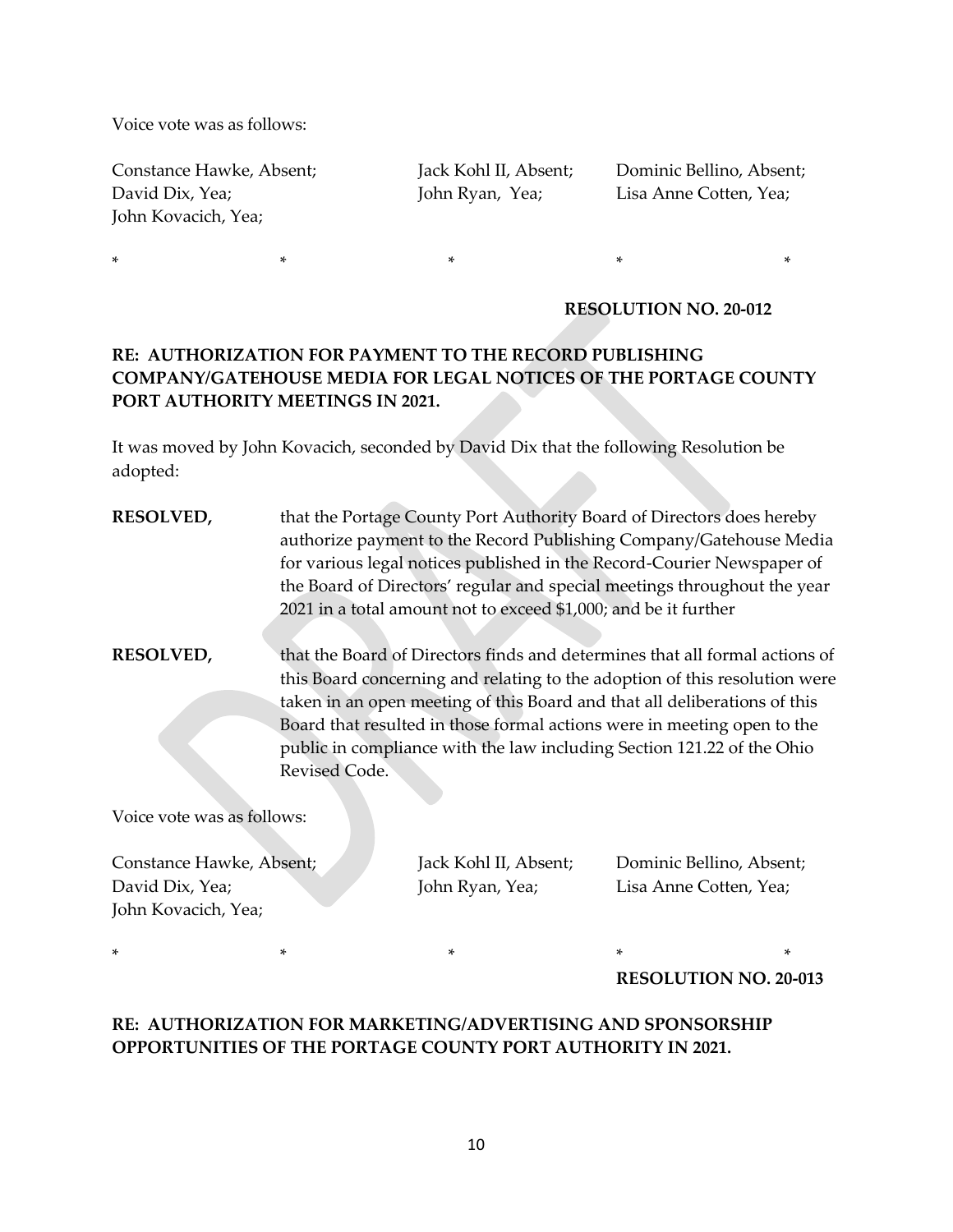It was moved by John Kovacich, seconded by David Dix that the following Resolution be adopted:

**RESOLVED,** that the Portage County Port Authority Board of Directors does hereby authorize marketing/advertising and sponsorship opportunities of the Portage County Port Authority throughout the year 2021 in a total amount not to exceed \$2,500; and be it further

**RESOLVED,** that the Board of Directors finds and determines that all formal actions of this Board concerning and relating to the adoption of this resolution were taken in an open meeting of this Board and that all deliberations of this Board that resulted in those formal actions were in meeting open to the public in compliance with the law including Section 121.22 of the Ohio Revised Code.

Voice vote was as follows:

Constance Hawke, Absent; Jack Kohl II, Absent; Dominic Bellino, Absent; David Dix, Yea; John Ryan, Yea; John Ryan, Yea; Lisa Anne Cotten, Yea; John Kovacich, Yea;

**RESOLUTION NO. 20-014**

### **RE: AUTHORIZE PAYMENT OF DUES TO THE OHIO PORT AUTHORITY COUNCIL.**

\* \* \* \* \* \* \*

It was moved by John Kovacich, seconded by David Dix that the following resolution be adopted:

- **WHEREAS,** Ohio Governor Voinovich's Executive Order 98-09V created the Ohio Port Authority Council consisting of one House Representative (ex-officio capacity), one Senate Representative (ex-officio capacity), one ODOT Representative, one Ohio Department of Development Representative, and one member from each Port Authority, as designated by the Chairman. Council members are appointed by the Governor and serve three (3) year terms; and
- **WHEREAS,** that the Board of Directors agreed to join the Ohio Port Authority Council at a current cost not to exceed \$200 for 2021. The Board of Directors noted that the dues increased from \$100 to \$200 in 2018, as determined by the Ohio Port Authority Council in October 2017; now therefore be it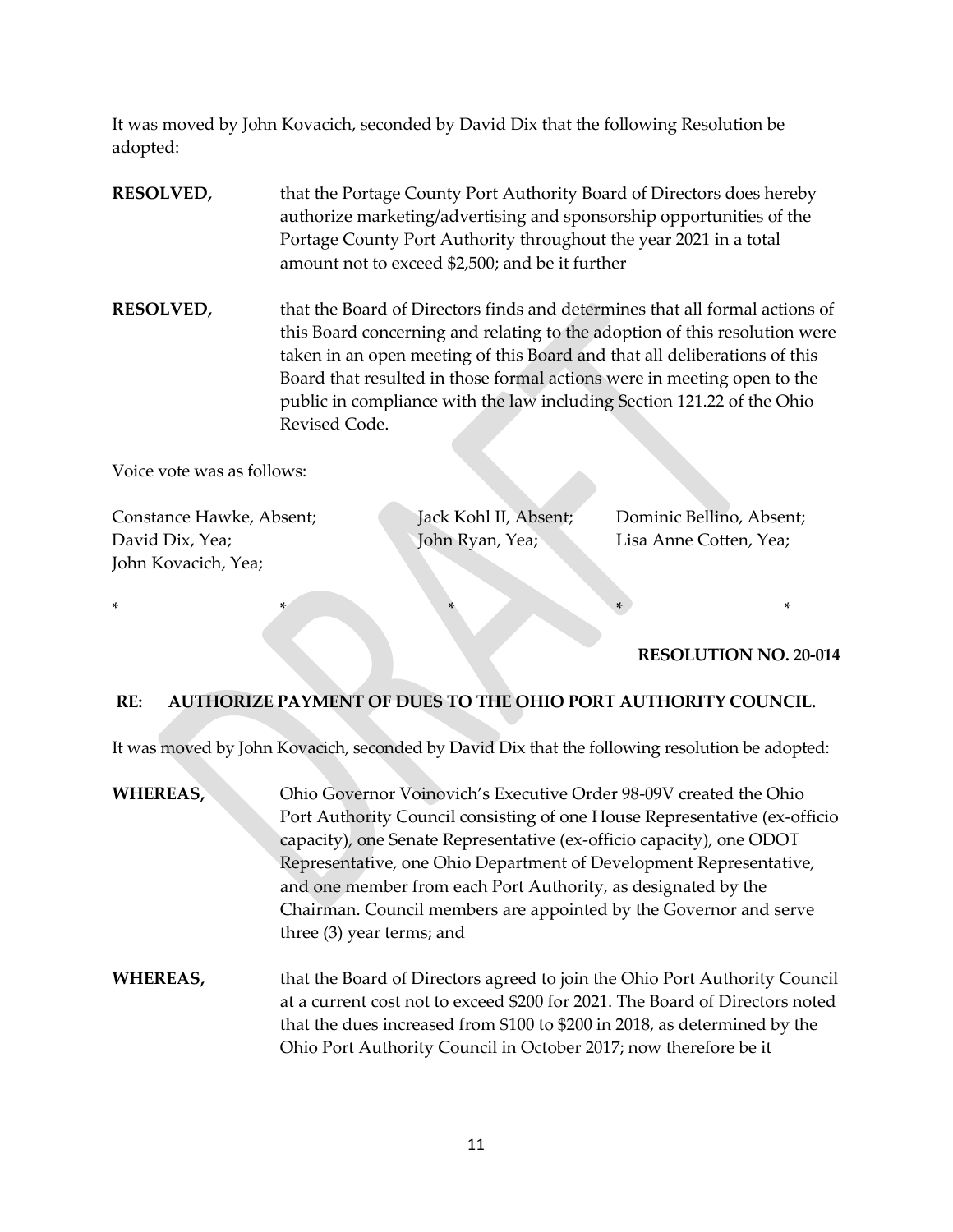- **RESOLVED,** that the Board of Directors authorizes payment not to exceed \$200 for dues in 2021; and be it further
- **RESOLVED,** that the Board of Directors finds and determines that all formal actions of this Board concerning and relating to the adoption of this resolution were taken in an open meeting of this Board and that all deliberations of this Board that resulted in those formal actions were in meeting open to the public in compliance with the law including Section 121.22 of the Ohio Revised Code.

Voice vote was as follows:

Constance Hawke, Absent; Jack Kohl II, Absent; Dominic Bellino, Absent; David Dix, Yea; The Solid Displace of Lisa Anne Cotten, Yea; John Ryan, Yea; Lisa Anne Cotten, Yea; John Kovacich, Yea; \* \* \* \* \*

### **RESOLUTION** NO. 20-015

## **RE: AGREE TO ENTER INTO AN AGREEMENT WITH THE PORTAGE COUNTY PROSECUTOR FOR LEGAL SERVICES FOR THE PORTAGE COUNTY PORT AUTHORITY FOR THE YEAR 2021.**

It was moved by John Kovacich, seconded by David Dix that the following resolution be adopted:

## **RESOLVED,** that the Board of Directors enters into a Fee Agreement for Legal Services from the Portage County Prosecutor for the Port Authority for the year 2021 at a cost of Five thousand dollars (\$5,000.00); and be it further

**RESOLVED,** that the Board of Directors finds and determines that all formal actions of this Board concerning and relating to the adoption of this resolution were taken in an open meeting of this Board and that all deliberations of this Board that resulted in those formal actions were in meeting open to the public in compliance with the law including Section 121.22 of the Ohio Revised Code.

Voice vote was as follows:

Constance Hawke, Absent; Jack Kohl II, Absent; Dominic Bellino, Absent David Dix, Yea; John Ryan, Yea; Lisa Anne Cotten, Yea; John Kovacich, Yea;

 $\star$  \*  $\star$  \*  $\star$  \*  $\star$  \*  $\star$  \*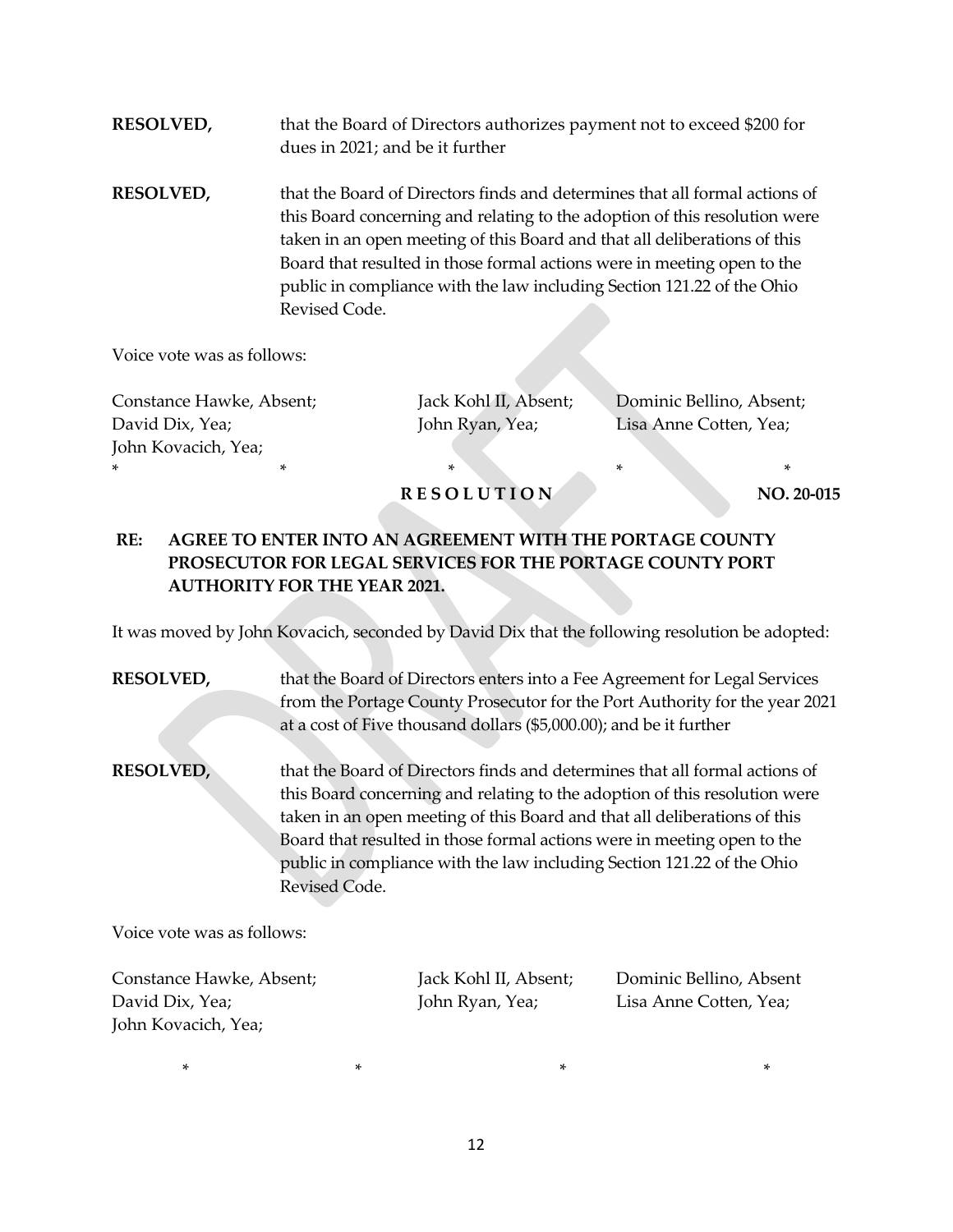## **RE: AUTHORIZE PORTAGE DEVELOPMENT BOARD PRESIDENT/PORT AUTHORITY EX OFFICIO MEMBER BRADFORD EHRHART AND/OR SECRETARY-TREASURER DIANA FIERLE TO ATTEND OHIO PORT AUTHORITY COUNCIL MEETINGS IN 20**2**1 (AS THEIR SCHEDULE ALLOWS) AND RECEIVE REIMBURSEMENT.**

It was moved by John Kovacich, seconded by David Dix that the following Resolution be adopted:

- **RESOLVED,** that the Board of Directors authorizes Portage Development Board President/Port Authority Ex Officio member Bradford Ehrhart and/or Secretary Treasurer Diana Fierle to travel for regular and special meetings of the Ohio Port Authorities Council throughout 2021 on their behalf and as their schedule allows. The Board of Directors also authorizes them to spend the night prior to the meetings when the meetings begin prior to 10:00 AM in the morning and authorizes reimbursement of the travel expenses in accordance with the Port Authorities' Travel and Expense Reimbursement Policy; and be it further
- **RESOLVED,** that the Board of Directors finds and determines that all formal actions of this Board concerning and relating to the adoption of this resolution were taken in an open meeting of this Board and that all deliberations of this Board that resulted in those formal actions were in a meeting open to the public in compliance with the law including Section 121.22 of the Ohio Revised Code.

\* \* \* \*

Voice vote was as follows:

Constance Hawke, Absent; Jack Kohl II, Absent; Dominic Bellino, Absent; David Dix, Yea; John Ryan, Yea; Lisa Anne Cotten, Yea; John Kovacich, Yea;

\* \* \* \* \* **RESOLUTION NO. 20-017**

**RE: IN ACCORDANCE WITH OHIO SUBSTITUTE HOUSE BILL 9 (126TH GENERAL ASSEMBLY) APPOINT SECRETARY-TREASURER DIANA FIERLE AND ASSISTANT SECRETARY-TREASURER TAYLOR LUTTNER AS THE DESIGNEES TO ATTEND TRAINING PROGRAMS AND SEMINARS ABOUT OHIO'S PUBLIC RECORDS LAW.**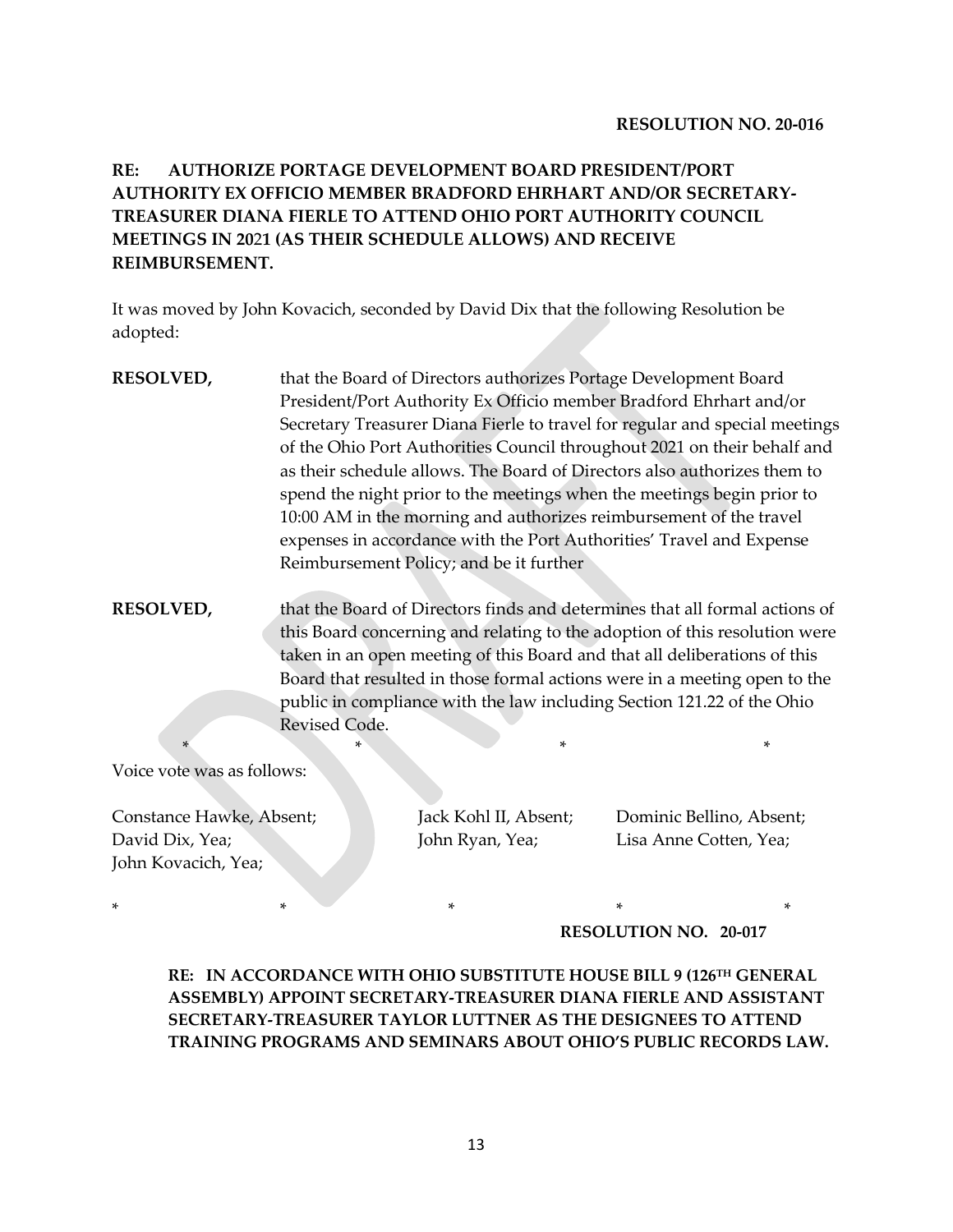It was moved by John Kovacich, seconded by David Dix that the following Resolution be adopted:

### WHEREAS, Ohio Substitute House Bill 9 (126<sup>th</sup> General Assembly) requires a public office to adopt a public records policy in compliance with Ohio's Public Records Law for responding to public requests for information; and

- **WHEREAS,** Ohio law requires that elected and appointed officials attend a three hour seminar about Public Records Law but also allows the official to appoint a designee; now there for be it
- **RESOLVED,** that the Portage County Port Authority Board of Directors does hereby appoint Secretary-Treasurer Diana Fierle and Assistant Secretary-Treasurer Taylor Luttner as the Board's designees to attend the required training in accordance with Ohio Substitute House Bill 9 (126<sup>th</sup> General Assembly) and authorize reimbursement of all travel expenses in accordance with the Port Authority's Travel and Expense Reimbursement Policy; and be it further
- **RESOLVED,** that the Board of Directors finds and determines that all formal actions of this Board concerning and relating to the adoption of this resolution were taken in an open meeting of this Board and that all deliberations of this Board that resulted in those formal actions were in meeting open to the public in compliance with the law including Section 121.22 of the Ohio Revised Code.

Voice vote was as follows:

Constance Hawke, Absent; Jack Kohl II, Absent; Dominic Bellino, Absent; David Dix, Yea; John Ryan, Yea; Lisa Anne Cotten, Yea; John Kovacich, Yea;

 $*$   $*$ **R E S O L U T I O N NO. 20-018**

# **RE: AUTHORIZE PAYMENT TO THE PORTAGE DEVELOPMENT BOARD FOR 2021, THE SECOND YEAR OF THE CONTRACT BETWEEN PORTAGE COUNTY PORT AUTHORITY AND THE PORTAGE DEVELOPMENT BOARD FOR CONTRACT SERVICES AND CONTRIBUTION FEE**

It was moved by John Kovacich, seconded by David Dix that the following resolution be adopted:

**WHEREAS,** the Portage Development Board is private, not-for-profit corporation which provides economic development programs for the business community of Portage County; and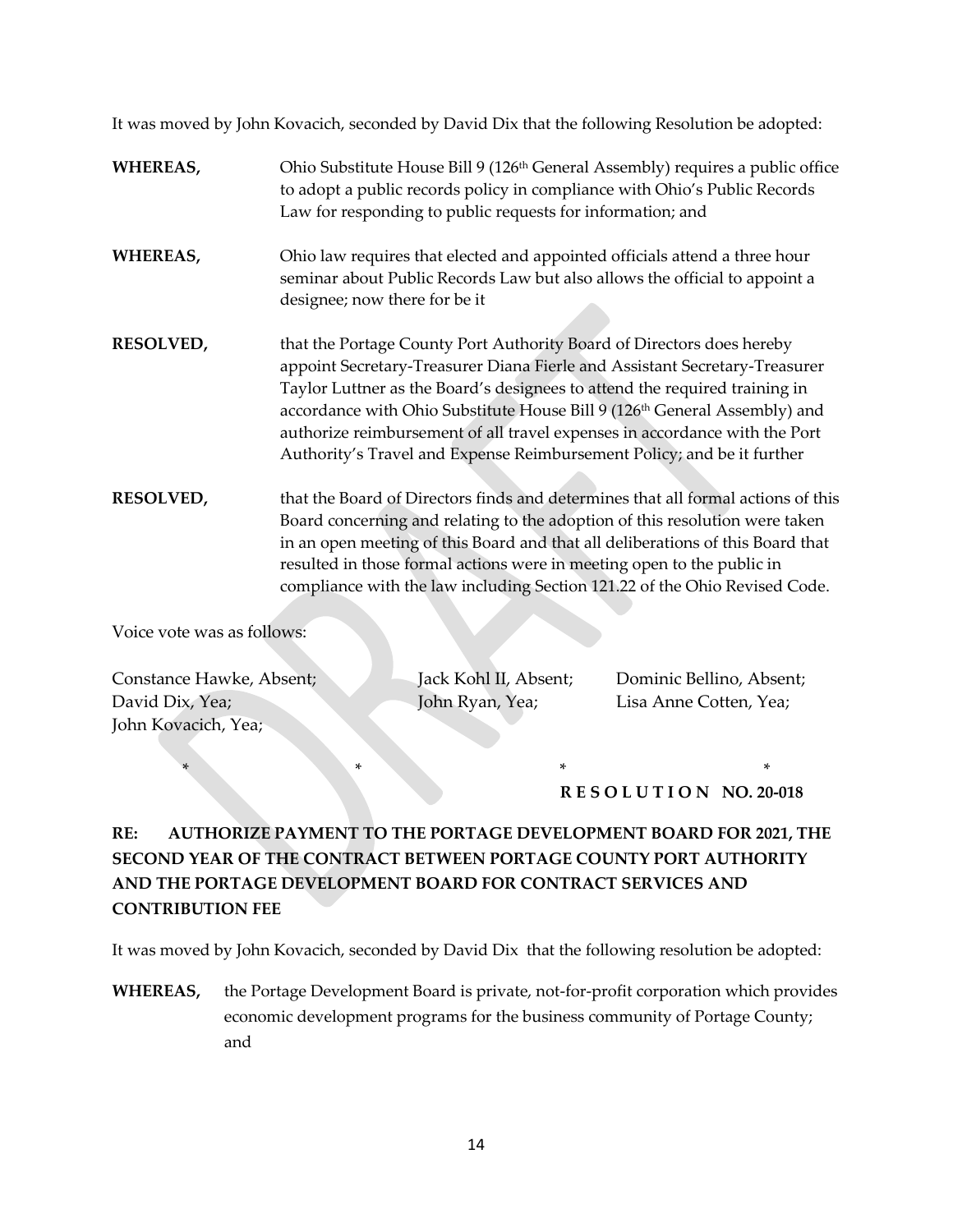- **WHEREAS,** the Portage Development Board agrees to furnish and the Portage County Port Authority agrees to purchase services in accordance with the Terms and Conditions set forth in the attached Agreement, now therefore be it
- **RESOLVED,** that the Board of Directors agree to enter into an agreement for services with the Portage Development Board, 217 South Chestnut Street in Ravenna, Ohio in the amount of \$15,000 per year for services and \$5,500 annual contribution per calendar year beginning January 1, 2021, and will continue in effect until December 31, 2022; and be it further
- **RESOLVED,** that this Agreement shall renew automatically for a one (1) year term beginning January 1, 2023 and each January 1 thereafter, unless either party notifies the other party in writing of its intention to not renew this agreement at least sixty (60) days prior to the end of the current term. Such notice of intent to not renew may be delivered by regular U.S. mail, and be it further
- **RESOLVED,** that the Board of Directors finds and determines that all formal actions of this Board concerning and relating to the adoption of this resolution were taken in an open meeting of this Board and that all deliberations of this Board that resulted in those formal actions were in a meeting open to the public in compliance with the law including Section 121.22 of the Ohio Revised Code.

Voice vote was as follows:

| Constance Hawke, Absent; | Jack Kohl II, Absent; | Dominic Bellino,       |
|--------------------------|-----------------------|------------------------|
| Absent;                  |                       |                        |
| David Dix, Yea;          | John Ryan, Yea;       | Lisa Anne Cotten, Yea; |
| John Kovacich, Yea;      |                       |                        |

\* \* \* \*

#### **RESOLUTION NO. 20-019**

### **RE: APPOINTMENT OF DIRECTORS JOHN RYAN AND LISA ANNE COTTEN AS THE PORTAGE COUNTY PORT AUTHORITY APPOINTMENTS TO THE OHIO PORT AUTHORITY COUNCIL FOR 2020, 2021 AND 2022.**

It was moved by David Dix, seconded by John Kovacich that the following Resolution be adopted:

**WHEREAS,** the Portage County Port Authority was created by the Portage County Board of Commissioners in April 2002 by Resolution No. 02-0372 under Section 4582 of the Ohio Revised Code; and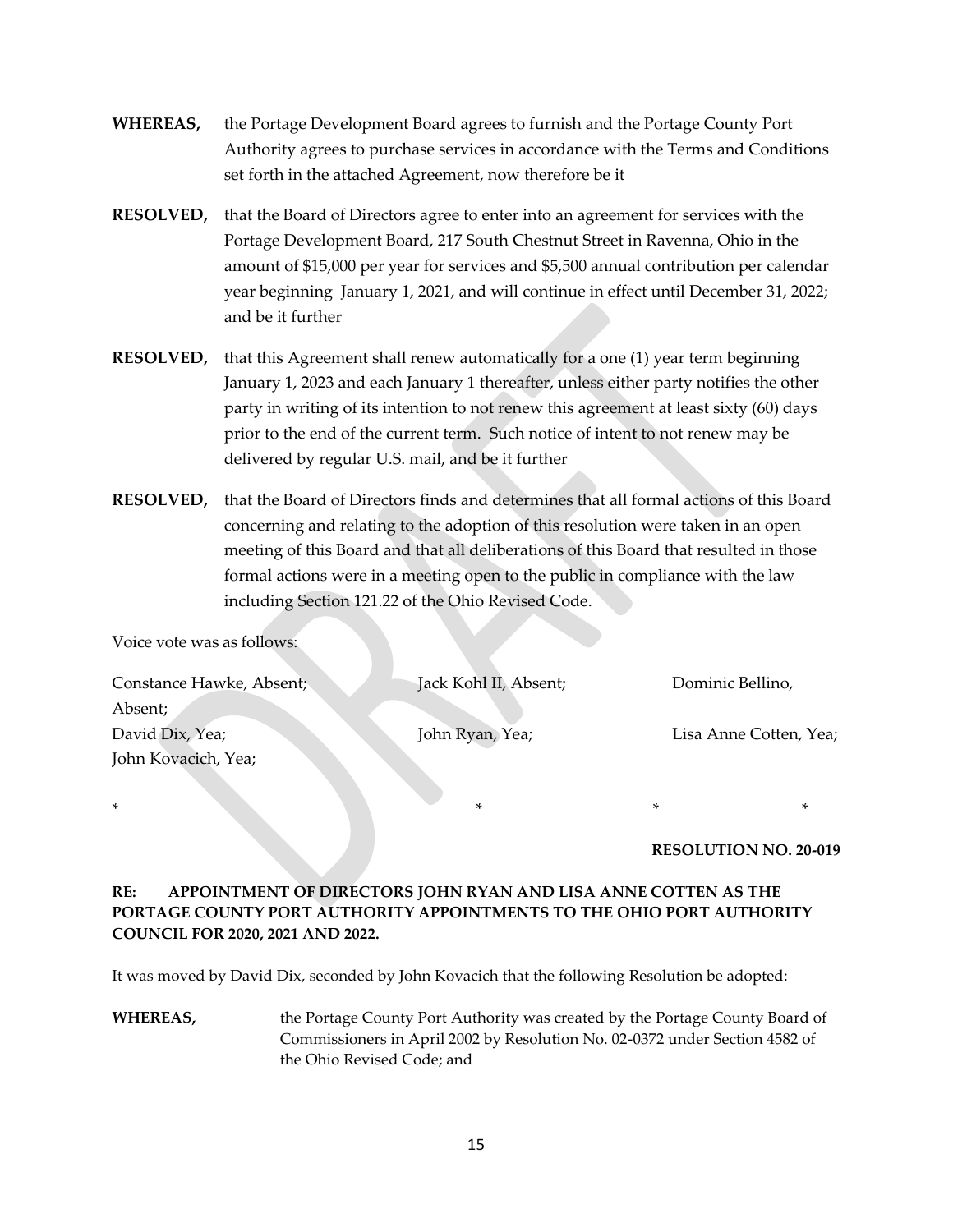| <b>WHEREAS,</b>                                                    | the Ohio Port Authorities Council was created by Executive Order 98-09V; now<br>therefore be it                                                                                                                                                                                                                                                                                                             |                                          |                                                    |  |  |  |
|--------------------------------------------------------------------|-------------------------------------------------------------------------------------------------------------------------------------------------------------------------------------------------------------------------------------------------------------------------------------------------------------------------------------------------------------------------------------------------------------|------------------------------------------|----------------------------------------------------|--|--|--|
| <b>RESOLVED,</b>                                                   | that the Portage County Port Authority Board of Directors makes the following<br>appointments for the Portage County Port Authority representative to the Ohio<br>Port Authorities Council for the year 2020, 2021 and 2022. The Board of Directors<br>note that term of this appointment is three (3) years but they agreed to revisit this<br>appointment yearly:                                         |                                          |                                                    |  |  |  |
| 2020 Appointments:                                                 | John Ryan<br>and be it further                                                                                                                                                                                                                                                                                                                                                                              | <b>Lisa Anne Cotten</b>                  |                                                    |  |  |  |
| <b>RESOLVED,</b>                                                   | that the Board of Directors authorizes the Directors to travel to regular and<br>special meetings of the Ohio Port Authorities Council throughout 2020, 2021 and<br>2022. The Board of Directors also authorizes reimbursement of the Directors'<br>travel expenses in accordance with the Port Authorities' Travel and Expense<br>Reimbursement Policy; and be it further                                  |                                          |                                                    |  |  |  |
| <b>RESOLVED,</b>                                                   | that the Board of Directors finds and determines that all formal actions of this<br>Board concerning and relating to the adoption of this resolution were taken in an<br>open meeting of this Board and that all deliberations of this Board that resulted<br>in those formal actions were in a meeting open to the public in compliance with<br>the law including Section 121.22 of the Ohio Revised Code. |                                          |                                                    |  |  |  |
| Voice vote was as follows:                                         |                                                                                                                                                                                                                                                                                                                                                                                                             |                                          |                                                    |  |  |  |
| Constance Hawke, Absent;<br>David Dix, Yea;<br>John Kovacich, Yea; |                                                                                                                                                                                                                                                                                                                                                                                                             | Jack Kohl II, Absent;<br>John Ryan, Yea; | Dominic Bellino, Absent;<br>Lisa Anne Cotten, Yea; |  |  |  |

### **R E S O L U T I O N** NO. 20-020

\* \* \* \* \*

# **RE: AGREE TO ENTER INTO AN AGREEMENT WITH CHARLES E. HARRIS & ASSOCIATES FOR FINANCIAL STATEMENTS AND NOTES TO THE FINANCIAL STATEMENTS OF THE PORTAGE COUNTY PORT AUTHORITY, IN ACCORDANCE WITH THE AUDITOR OF STATE REGULATORY BASIS OF ACCOUNTING FOR THE YEAR ENDED DECEMBER 31, 2020 THROUGH 2023.**

It was moved by John Kovacich, seconded by Lisa Anne Cotten that the following resolution be adopted:

**RESOLVED,** that the Board of Directors enters into an Agreement for Financial Services through Charles E. Harris & Associates to prepare financial statements and